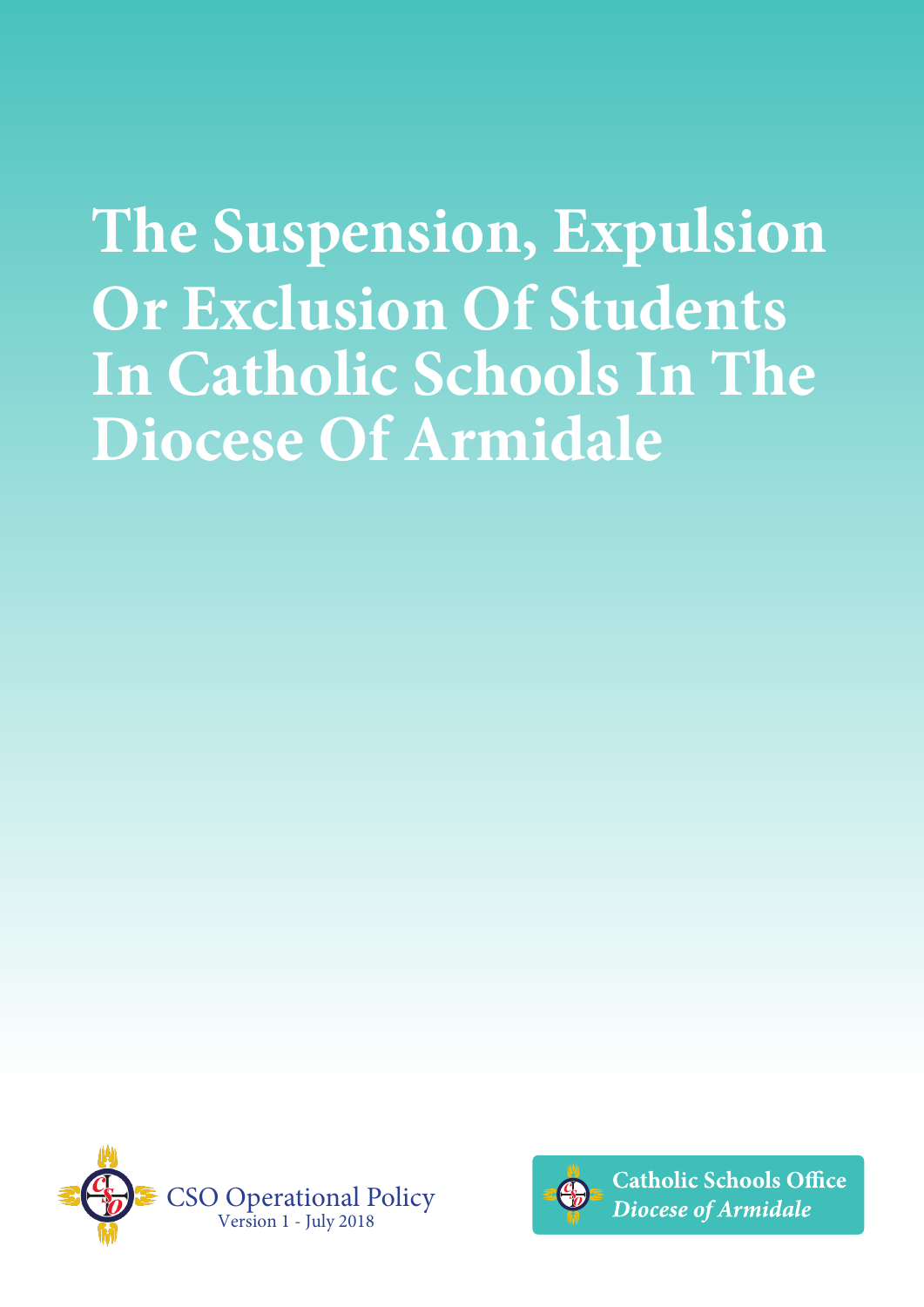# **CONTENTS**

| 1. |  |  |
|----|--|--|
| 2. |  |  |
| 3. |  |  |
| 4. |  |  |
| 5. |  |  |
| 6. |  |  |
| 7. |  |  |
|    |  |  |
|    |  |  |
| 1. |  |  |
| 2. |  |  |
| 3. |  |  |
| 4. |  |  |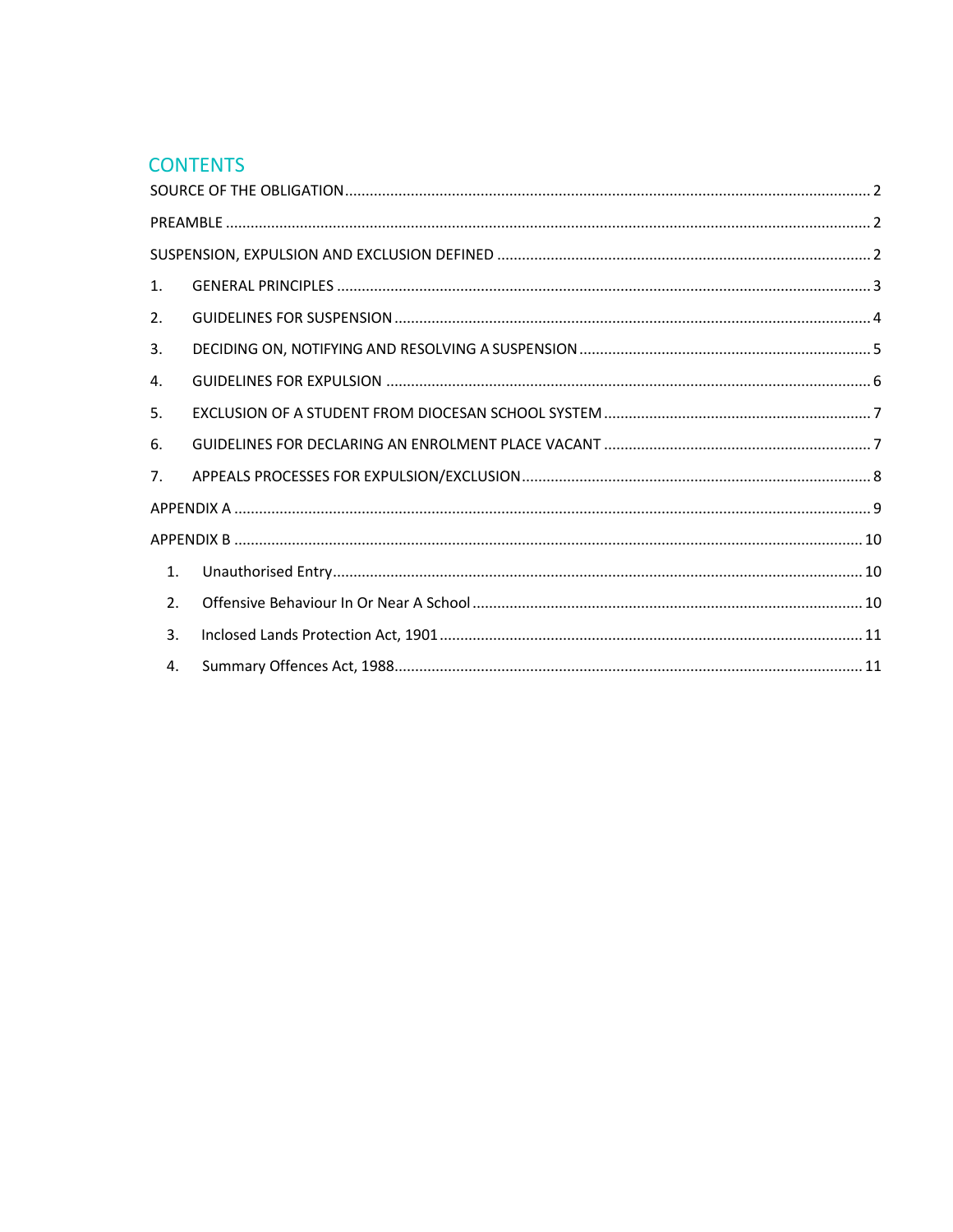### <span id="page-2-0"></span>SOURCE OF THE OBLIGATION

The NSW Registration Manual (5.7.1 and 5.7.2) requires that a registered non-government school must have policies relating to discipline of students attending the school that are based on principles of procedural fairness and do not permit corporal punishment of students.

### <span id="page-2-1"></span>PREAMBLE

In accepting the enrolment of a student, the staff of a Catholic school take on the responsibility for the care and guidance of that student.

This care and guidance is conducted in a school climate characterised by Gospel values. Such values emphasize the development of self-discipline based on justice, self-esteem and reconciliation. The dignity of the individual in a school remains of the utmost importance.

Given such an environment, the action of suspending, excluding or expelling a student is something that will occur only on a very rare occasion and only after considerable assistance has been provided to the student and the family in an effort to overcome difficulties which surround that student.

# <span id="page-2-2"></span>SUSPENSION, EXPULSION AND EXCLUSION DEFINED

Suspension, expulsion or exclusion may occur as a consequence of a serious breach of organisation rules, or serious disobedience.

A suspension is a temporary removal of a student from all classes that a student would normally attend at school for a set period of time.

Expulsion is the permanent removal of a student from one particular school.

Exclusion is the act of preventing a student's admission to other schools within the Diocesan School System.

It is our policy that our procedures for the suspension, expulsion or exclusion of a student are based on the principles of procedural fairness.

This policy sets out the procedures to be followed when making a decision about the suspension, expulsion or exclusion of a student.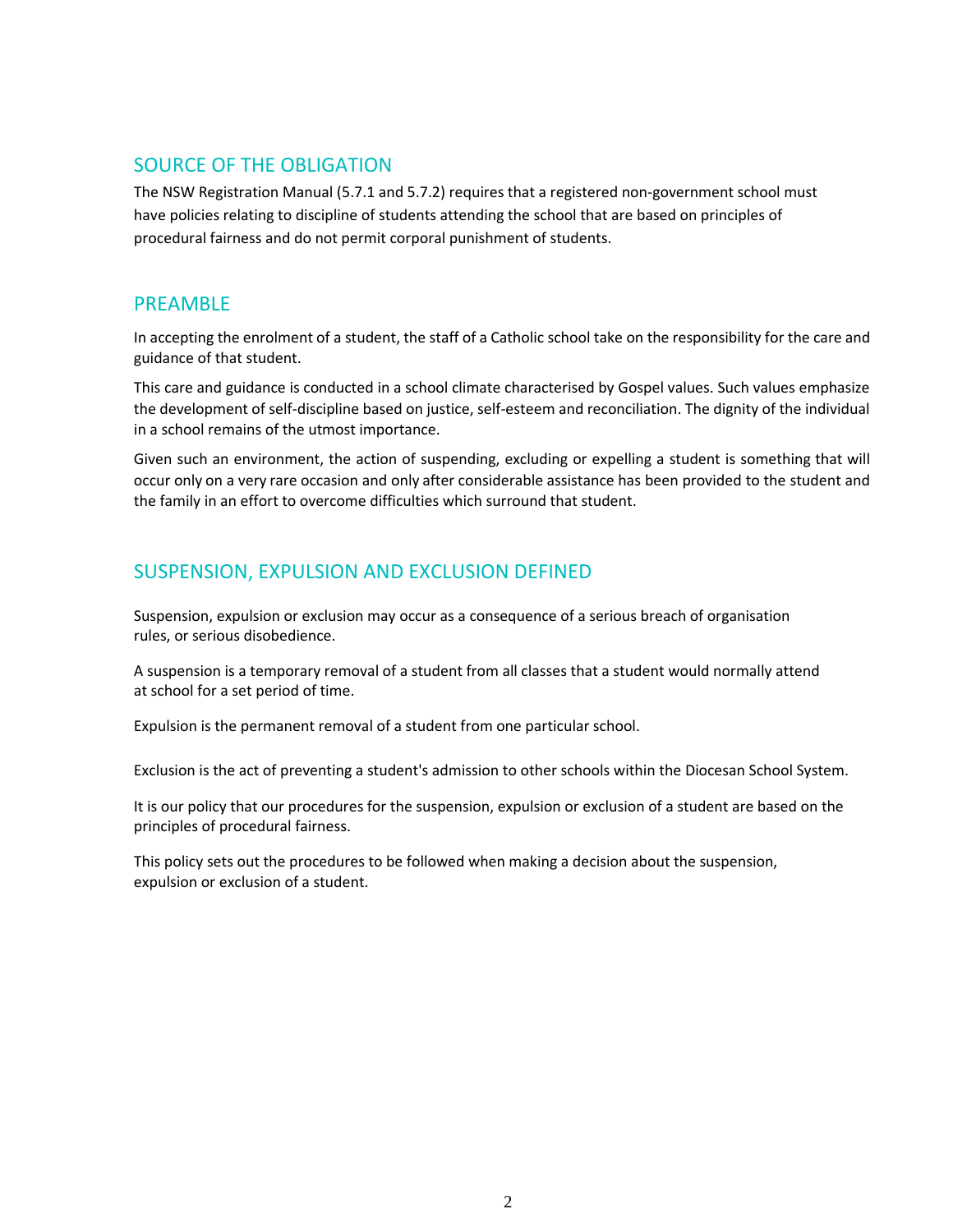## <span id="page-3-0"></span>1. GENERAL PRINCIPLES

- 1.1 Schools make every effort to ensure that education is a rewarding and relevant experience for all students.
- 1.2 It is the responsibility of the Principal to ensure that students, parents and staff are fully aware of the school's pastoral care policy and discipline code of theschool.
- 1.3 The Principal will seek early and positive support from parents or caregivers in resolving discipline and behaviour problems. Suspension provides a period when all parties can seek a positive resolution to the problem.
- 1.4 It is essential that suspension, exclusion and expulsion be seen as strategies within the pastoral care policy and discipline code of the school. These strategies are to be used only in serious cases of misbehaviour or non-compliance in accordance with these guidelines. Principals should use their available authority immediately if they believe that the safety of staff or students is at risk.
- 1.5 When considering these strategies the Principal must ensure that no student is discriminated against in terms of gender, race, religious or cultural background, socio-economic status, physical or intellectual disability.
- 1.6 The motivation, work and safety of other students and staff should not be jeopardised.
- 1.7 The Principal may refuse enrolment of a student on the grounds of previously unacceptable behaviour if there is evidence that the student has not learned the appropriate skill to manage this behaviour.
- 1.8 Each school is to maintain records of suspension and expulsions. These records are to be made available to the Director of Schools upon request.
- 1.9 Only the principal or designated representative can suspend a student.
- 1.10 Only the Director or designated representative can expel a student.
- 1.11 Only the Director or designated representative can exclude a student.
- 1.12 Decisions to suspend, expel or exclude a student will be underpinned by the principles of procedural fairness. These principles require that individuals have the right to respond (the hearing rule) and the right to an unbiased hearing (the bias rule).
- 1.13 Suspension and expulsion are to be considered as responses to serious offences. A serious offence is defined as an activity or behaviour by a student which:
	- 1.13.1 seriously undermines the ethos of the Catholic school; or
	- 1.13.2 consistently and deliberately fails to comply with any reasonable and lawful instruction of a Principal or teacher; or
	- 1.13.3 is offensive or dangerous to the physical or emotional health of any staff member, visitor or any student; or
	- 1.13.4 consistently and deliberately interferes with the educational opportunities of other students.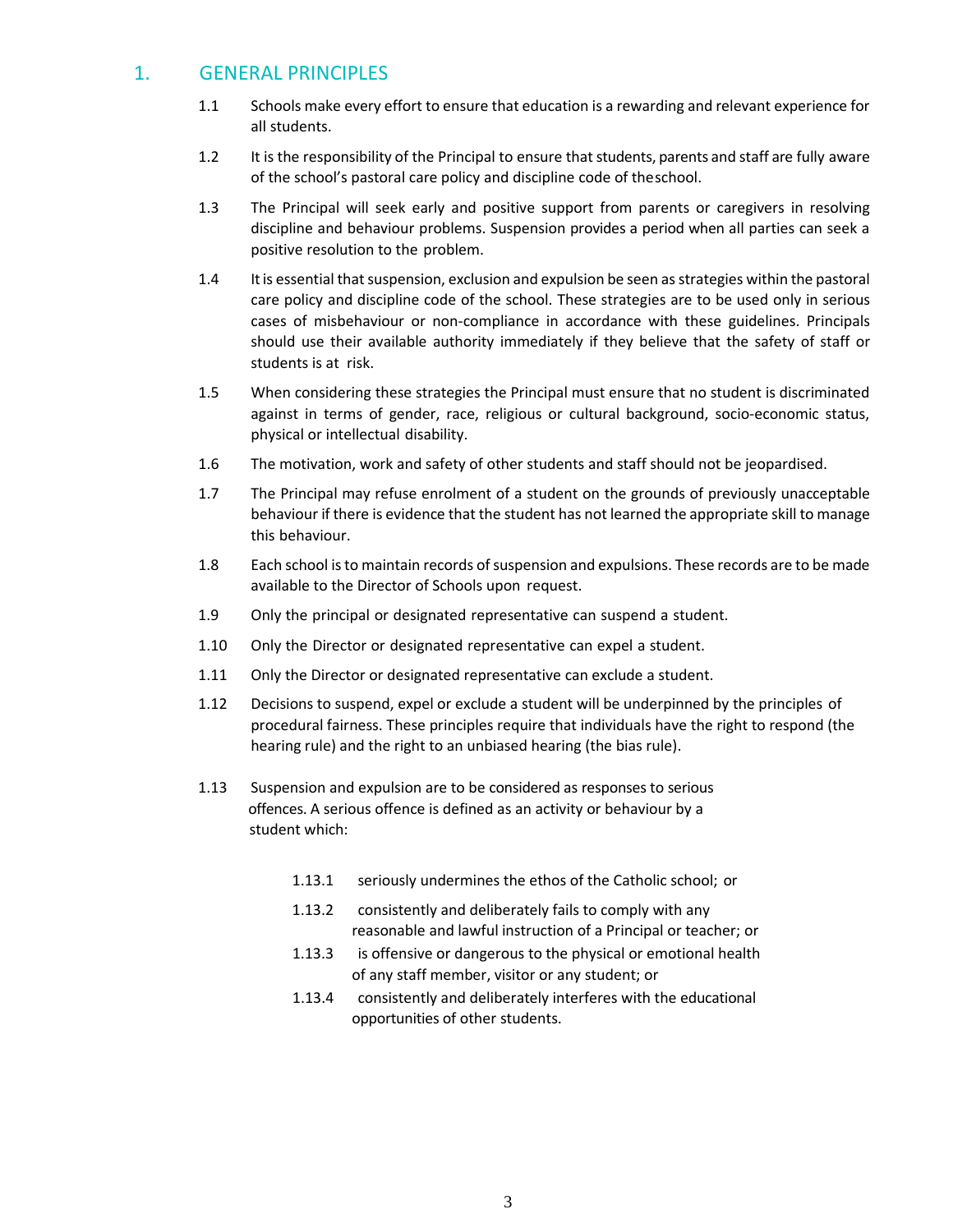# <span id="page-4-0"></span>2. GUIDELINES FOR SUSPENSION

Suspension means temporary withdrawal of a student's rights to attendance at the school. It is a disciplinary measure which may be invoked by the Principal or designated representative, where a student's conduct and behaviour are deemed to be in conflict with the expectations and values of the school community. Wherever possible, the Parish Priest should be kept informed when the decision to suspend a student is made.

- 2.1 In determining whether a student's misbehaviour is serious enough to warrant suspension (i.e. exclusion from attending school), the Principal will consider factors including the safety and welfare of the student, staff and other students in the class or school. The length of suspension, which will vary depending on the nature of the student's behaviour, is at the discretion of the Principal.
- 2.2 Suspension may be short (up to three days) or long (four to twenty days). The Principals must inform the School Consultant of all suspensions and confirm relevant details in writing within three school days of initiating the suspension.
- 2.3 Appropriate records need to be maintained and consultation undertaken with parents or caregivers in accordance with the school's pastoral care policy and discipline code.
- 2.4 In some circumstances, the Principal may determine that a student should be suspended immediately. This will usually be due to a concern for the safety of students or staff because of violence, threats of violence, or the presence of weapons or illegal drugs.
- 2.5 Principals must suspend immediately and consistently with these procedures, any student whose behaviour includes the following:
	- *2.5.1 Possession of a suspected illegal drug*

Suspension is to occur immediately if the substance is being represented by the student as an illegal drug or on confirmation the substance is, in fact, illegal (suspension should be in accord with the *Management of Drug Related Issues in Catholic Schools in the Diocese of Armidale* policy).

#### *2.5.2 Violence or threat of serious physical violence*

Any student intentionally causing injury or threatening serious physical violence against another student or teacher is to be suspended immediately.

#### *2.5.3 Possession of a prohibited weapon*

Any student possessing a prohibited weapon or using or threatening to use any item or instrument as a weapon, is to be suspended immediately. The matter must be reported to the police (Refer Appendix A).

2.6 Principals may also suspend, consistent with these procedures, any student whose behavior includes:

#### *2.6.1 Persistent disobedience*

Students who, in their relationships with staff, are persistently disobedient, insolent or engage in verbal harassment and abuse, may be suspended.

#### *2.6.2 Persistent disruption*

Students who persistently disrupt and prevent the learning and teaching of others may be suspended.

#### *2.6.3 Breach of school rules*

Students who breach the school's published rules and regulations may be suspended.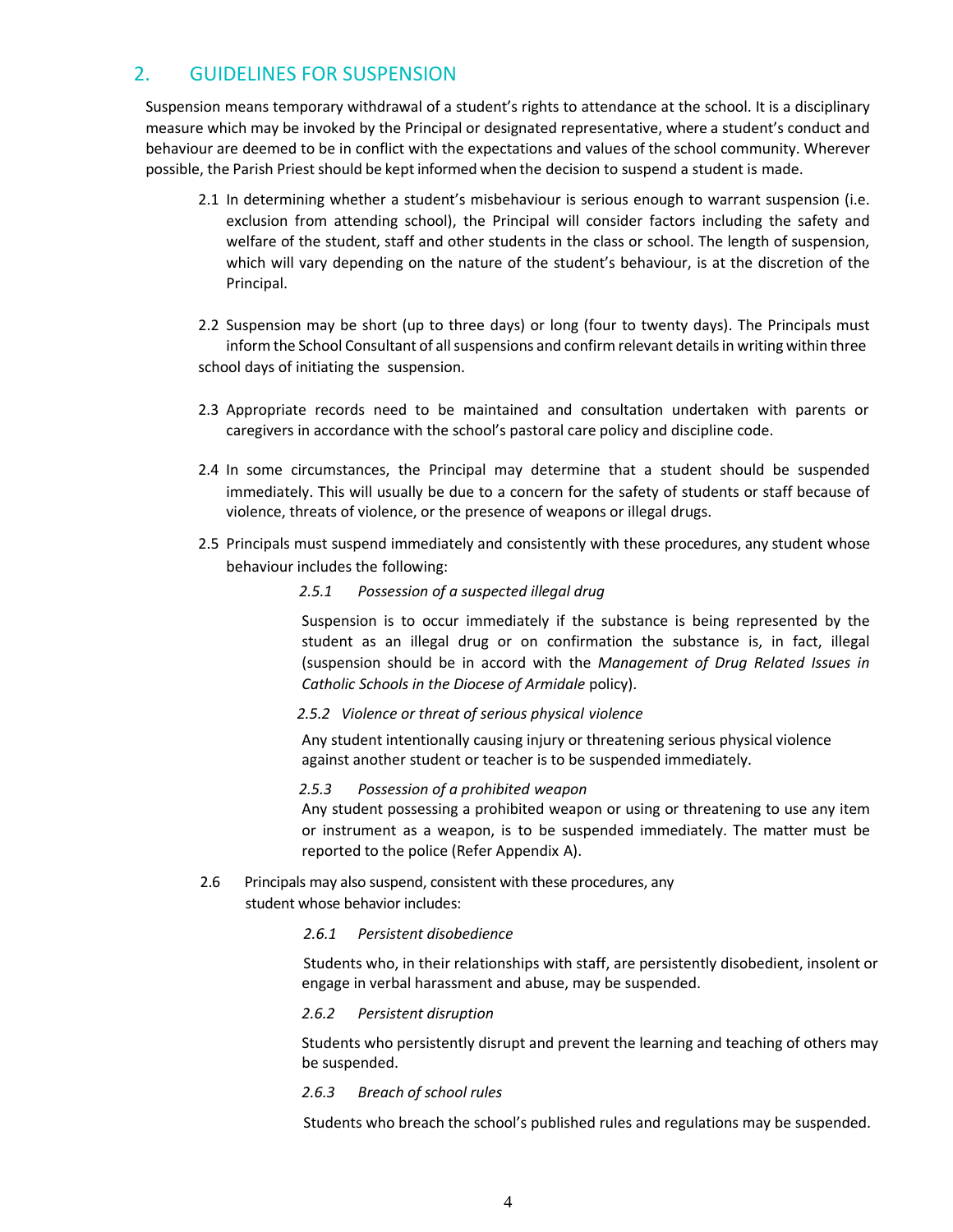- 2.7 In circumstances other than those outlined 2.5 and 2.6 above, suspension will usually occur after the Principal has:
	- ensured that all appropriate and available student welfare strategies and discipline options have been applied and documented
	- ensured that all appropriate support personnel available, within the school system and externally, have been involved
	- taken reasonable steps to ensure that discussion appropriate to the circumstances has occurred with the student and/or parent/caregivers regarding specific misbehaviour which the school considers unacceptable and which may lead to suspension.
	- provided to the student and/or parent/caregivers a formal written caution detailing these behaviours, as well as clear expectations of what is required in future
	- recorded in appropriate school files all action taken
	- Students who attend school premises without permission of the Principal during periods of suspension or exclusion, or if they have been expelled, can be asked to leave the premises by the Principal or person then in charge of the site. If they refuse to leave, police should be called (see Appendix B).

## <span id="page-5-0"></span>3. DECIDING ON, NOTIFYING AND RESOLVING A SUSPENSION

- 3.1 The Principal should inform the student of the grounds on which the suspension is being considered. The student must be given the opportunity to respond.
- 3.2 The student's response must be considered before a decision to suspend is made.The decision to suspend must be made by the Principal or authorised delegate.
- 3.3 A student will not be sent out of school before the end of the school day without notification being made to a parent/caregiver and, if necessary, agreement reached about arrangements for the collection of the student from school.
- 3.4 Notification of suspension must be made to parents or caregivers in writing. This form letter can be found **in Policy Plus.**
- 3.5 In all cases, the notification must include:
	- Notice of the suspension and its length
	- The reasons for the suspension
	- The clear expectation that the student will continue with studies while suspended
	- The importance of parental/caregiver assistance in resolving the matter
	- A reminder that parents/caregivers are responsible for the care and safety of the student while under suspension.
- 3.6 Parents/caregivers should be referred to the school's published discipline code.
- 3.7 The School Consultant and Parish Priest will be advised of the decision to suspend by the Principal. A *Suspension Form* is to be completed and submitted to the School Consultant. This document can be found **in Policy Plus.**
- 3.8 At the earliest opportunity, the Principal or authorised delegate must convene a suspension resolution meeting with the student and the parents/caregivers to discuss the basis on which the suspension will be resolved. A **Re-Entry Plan Proforma** is available in Policy Plus and is to be held in Student's File.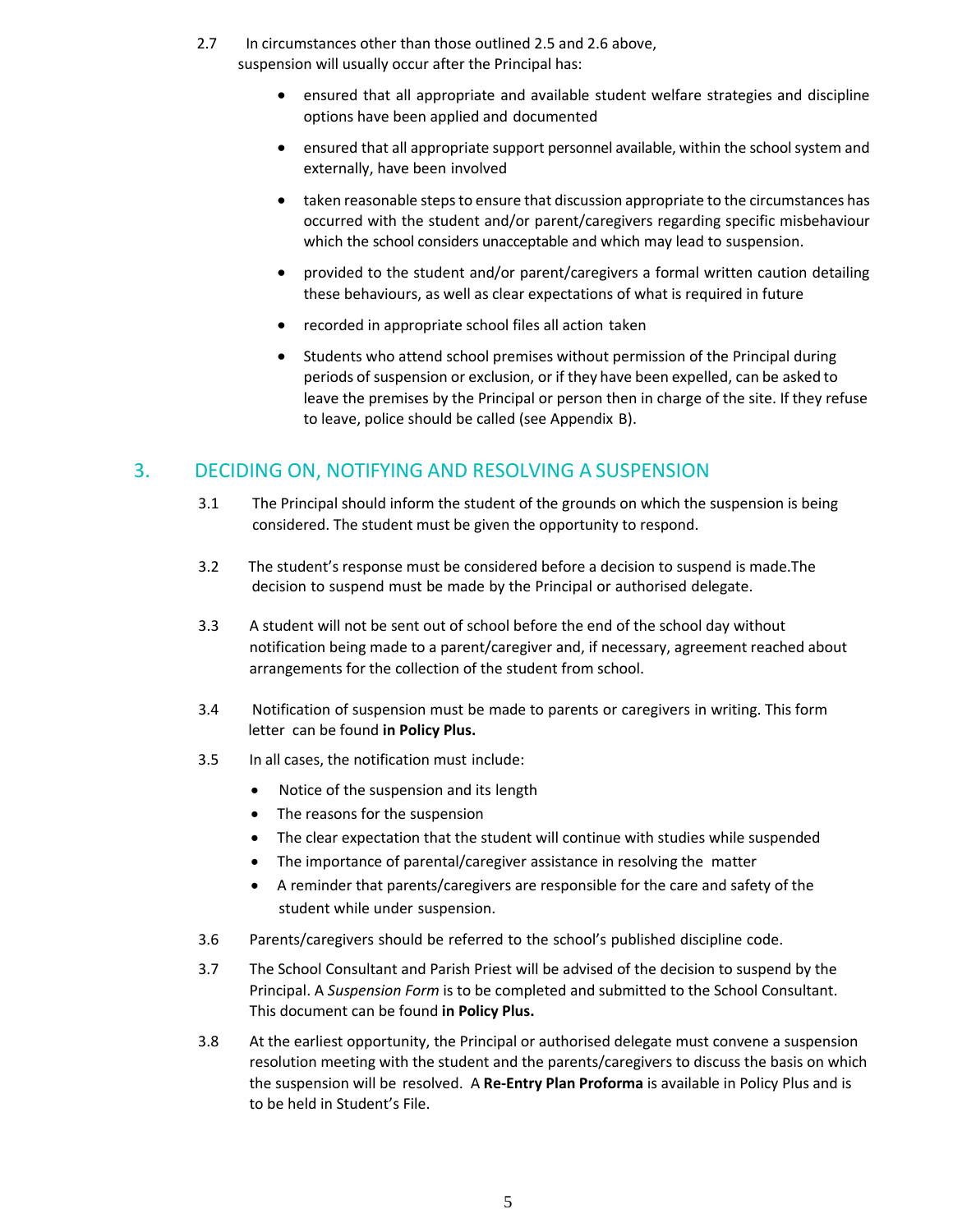3.9 If, despite the school's requests, parents or caregivers are unable or unwilling to attend a suspension resolution meeting, the Principal should consider the individual merits of the case and refer the matter to the School Consultant. Alternative steps may then need to be taken to resolve the suspension and facilitate the student's return to school

## <span id="page-6-0"></span>4. GUIDELINES FOR EXPULSION

Expulsion means total withdrawal of a student's rights to attendance at the school.

Expulsion is an extreme disciplinary step reserved for cases of gross misconduct, serious breaches of school rules or behaviour that is persistently disruptive.

- 4.1 Expulsion is generally preceded by a history of previous suspension.
- 4.2 Expulsion is a sanction to be applied only as a last resort and after all other measures have failed.
- 4.3 It must be preceded by ongoing consultation with the parents or caregivers concerned, the Parish Priest appropriate staff and the CSO Director.
- 4.4 Careful consideration must be given to the overall good of the individual student and the welfare of the school community.
- 4.5 No student is to be expelled from school except by the authority of the Director.
- 4.6 The Director must inform the Bishop of the action immediately it is taken. Procedures to be followed

A decision to expel a student from a Diocesan school can only be made by the Director of the Catholic Schools Office on recommendation from the School Consultant and School Principal.

When recommending expulsion the Principal must:

- 4.7 Place the student on suspension pending the outcome of the decision-making process
- 4.8 Notify the student and the parents/caregivers that expulsion is being considered, giving reasons for the possible action and allowing seven school days for the student, parents/caregivers to respond.
- 4.9 Provide the parents/caregivers with a copy of the documentation on which the recommendation to expel is based (taking into account the need to protect the anonymity and privacy of the complainants and/or witnesses).
- 4.10 Consider any response from the student and parents/caregivers before proceeding further.
- 4.11 Give the student and parents/caregivers reasonable notice of an opportunity to attend a formal interview with the Principal.
- 4.12 Provide the parents/caregivers with information on the implications of this action, their rights to an appeal and the appropriate procedures for submitting an appeal.

If, having completed the action outlined above, the Principal decides to recommend expulsion the Principal must forward a submission to the Director detailing the reasons, the action taken to moderate the student's behaviour (where appropriate), a copy of all required documentation and any response from the student and parents/caregivers. This will be forwarded via the School Consultant to the Director.

While consideration is being given to expulsion the student will remain on suspension. A decision will be made as soon as practicable following the submission reaching the Director.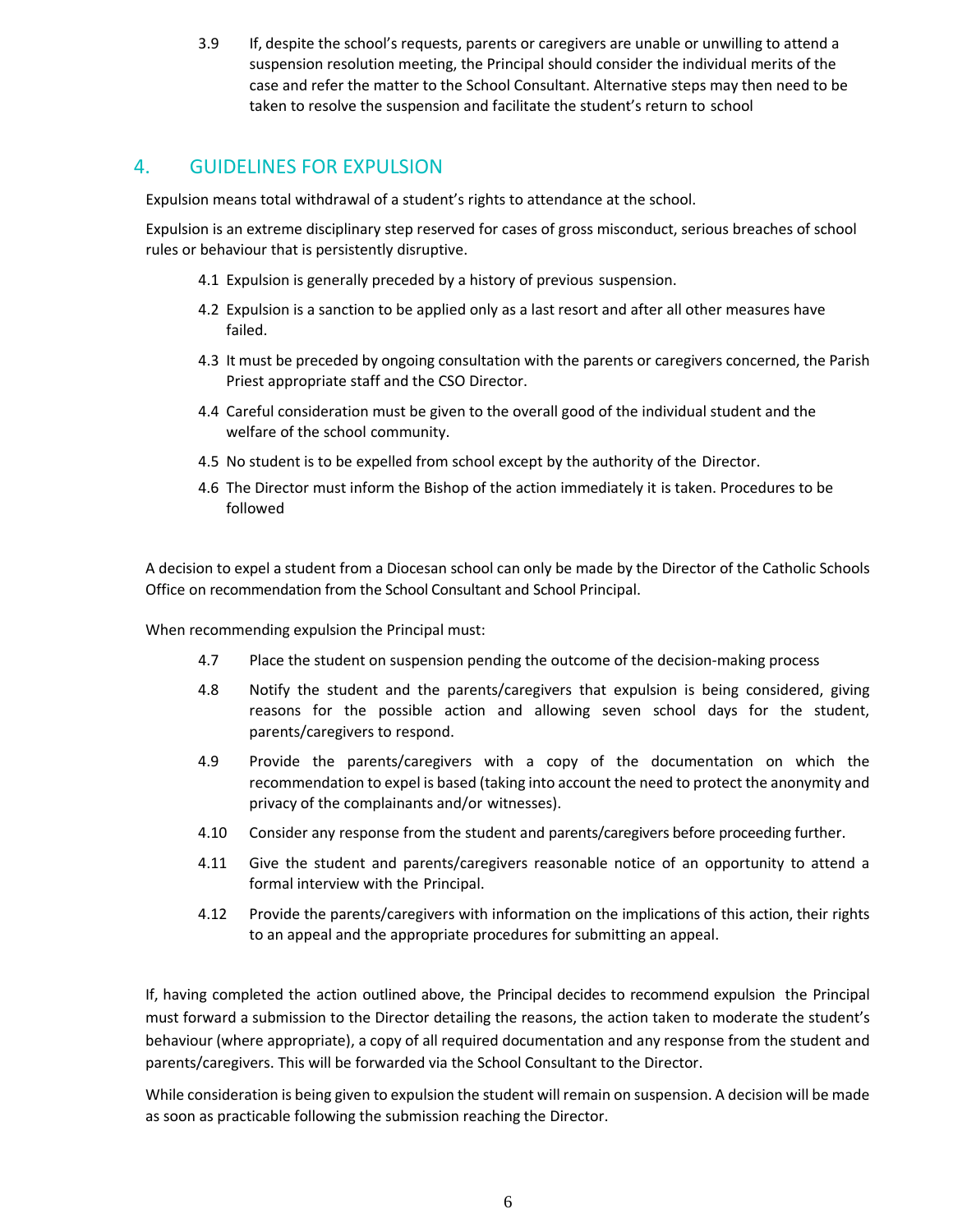## <span id="page-7-0"></span>5. EXCLUSION OF A STUDENT FROM DIOCESAN SCHOOL SYSTEM

A decision to exclude a student from a Diocesan school system can only be made by the Director of the Catholic Schools Office on recommendation from the School Consultant.

## <span id="page-7-1"></span>6. GUIDELINES FOR DECLARING AN ENROLMENT PLACE VACANT

#### *6.1 General Principles*

- 6.1.1 Principals may declare vacant the place occupied by a non-serious student of post-compulsory age on the grounds of poor attendance and/or other noncompliance with Board of Studies requirements for the award of the School Certificate and Higher School Certificate.
- 6.1.2 All verbal advice must be confirmed in writing within a week and translated, if necessary, into languages other than English.
- 6.1.3 Every school is to maintain a register of students whose places have been declared vacant. The register should be available to the Director of Schools upon request.
- 6.1.4 It will be the student's responsibility to negotiate re-enrolment or enrolment at another school.
- 6.2 *Procedures to be followed:*

Before declaring a place vacant the Principal will:

- 6.2.1 Ensure that all appropriate student welfare strategies and discipline options have been applied and documented and that personnel such as School Counsellors, Year Advisers and/or other relevant support staff have been involved;
- 6.2.2 Provide at least two formal cautions to the student detailing the poor attendance and/or non-compliance with requirements which are unacceptable and the action being considered;
- 6.2.3 Discuss with the student and parents or caregiver the poor attendance and/or non-compliance with requirements and clear expectations of what is required for continued enrolment;
- 6.2.4 Inform the student in writing of the precise grounds upon which his/her position was declared vacant.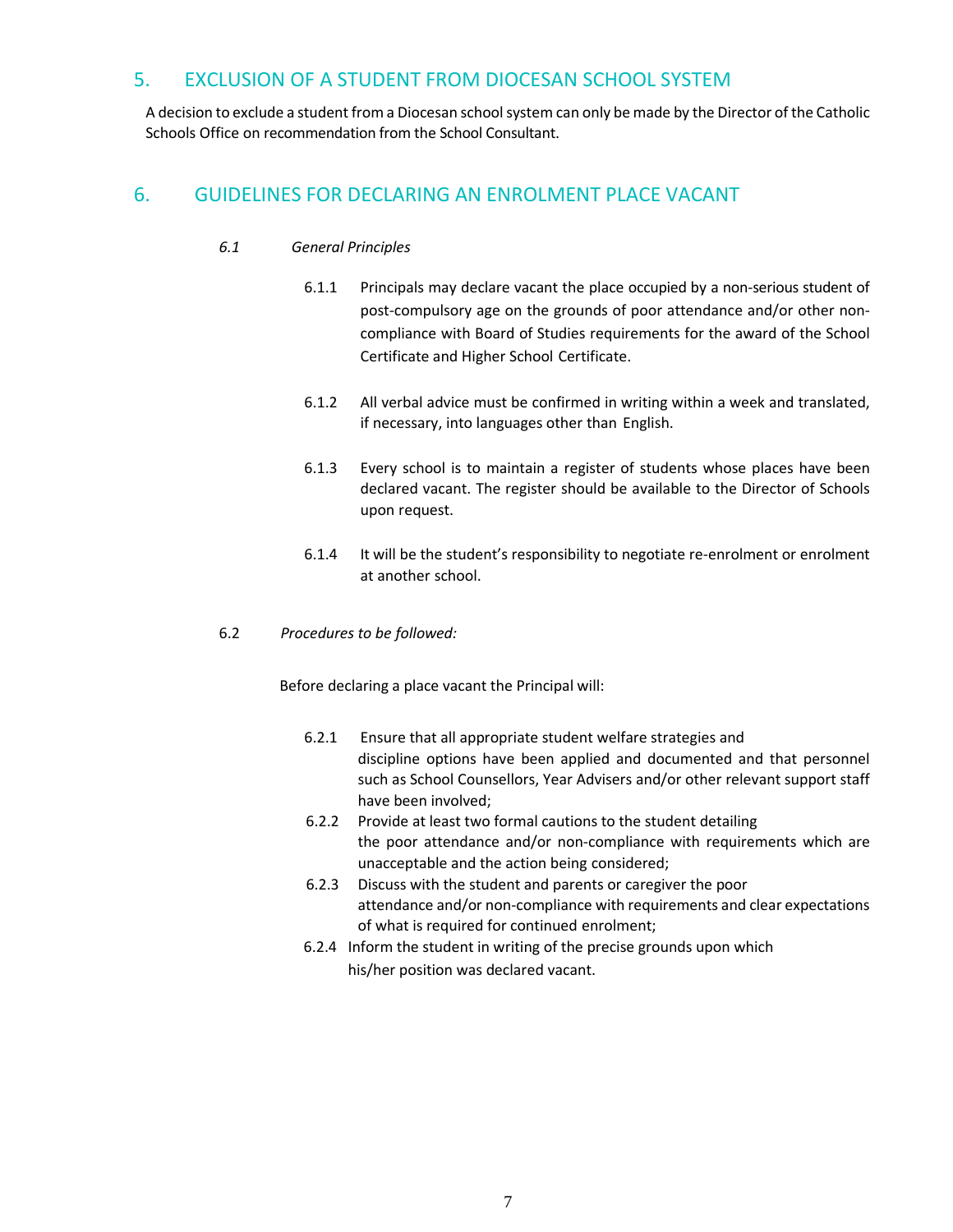# <span id="page-8-0"></span>7. APPEALS PROCESSES FOR EXPULSION/EXCLUSION

Students and parents who consider that correct procedures have not been followed, or that an unreasonable decision has been made, may appeal.

Appeals must be made in writing stating the grounds on which the appeal is being made. Appeals are made to the Director about a recommendation to expel/exclude a student.

The Director will:

- Deal with the appeal within four school weeks of its lodgement
- Ensure that communication lines are maintained with the person or persons making the appeal and that they are kept aware of the progress of the appeal
- Review all relevant material
- Ensure that appropriate material has been made available to the student and his or her parents/caregivers.
- Advise all parties in writing of the outcome of the appeal and the specific reasons for reaching the decision.

Where an appeal for an expulsion/exclusion is upheld the Director will decide what further action is to be taken.

The fact that an appeal has been lodged does not put on hold the Principals' decision to suspend with a recommendation to expel from a Diocesan school.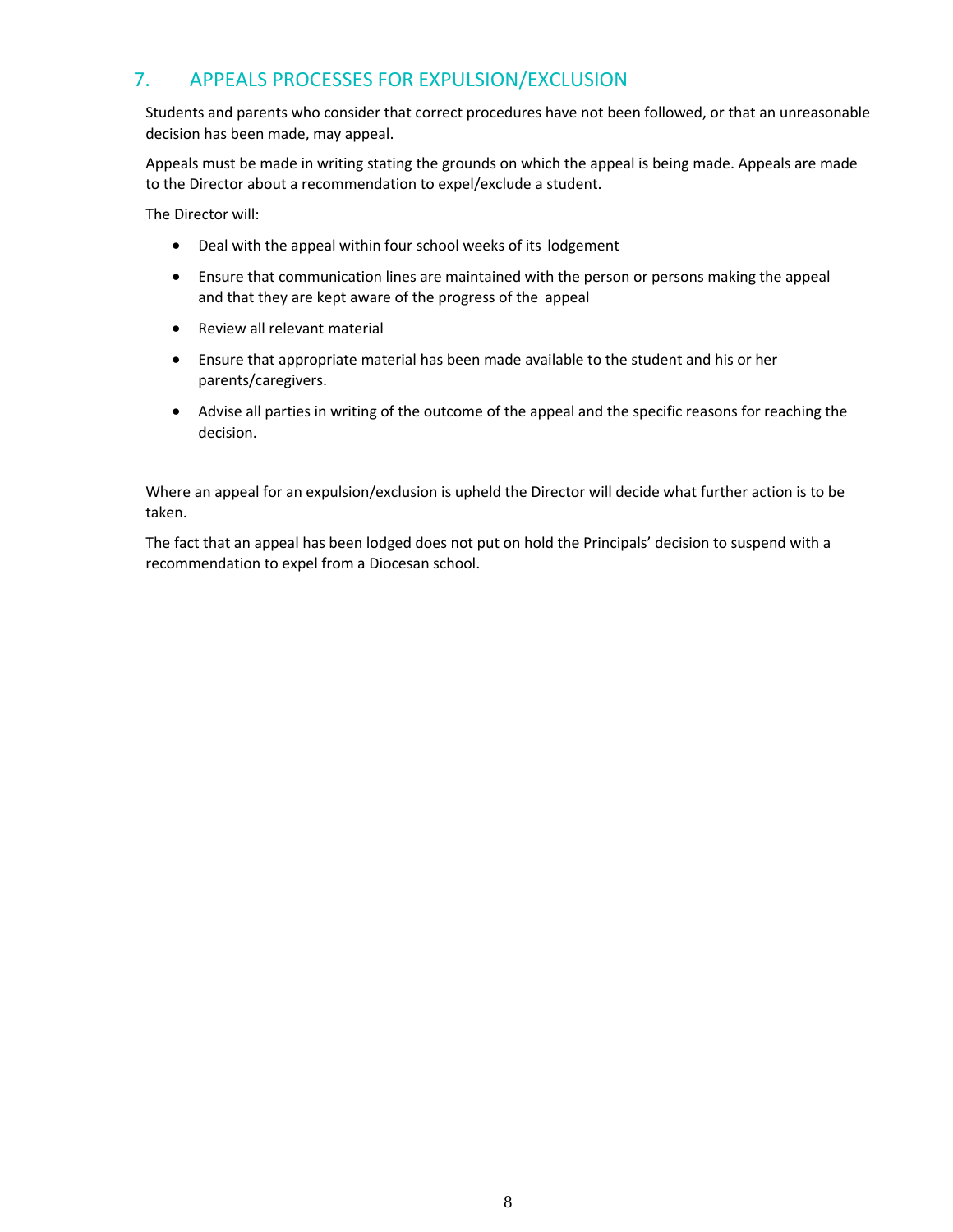## <span id="page-9-0"></span>APPENDIX A

#### **1. WEAPONS PROHIBITED IN SCHOOLS**

- 1.1 Possession of certain weapons is a criminal offence under the provisions of the Summary Offences Act, 1988
- 1.2 If a Principal becomes aware that a student or any other person on school premises or at a school activity is in possession of a weapon or weapons, he or she should contact the police. The student should be suspended immediately.
- 1.3 Weapons can include, but are not limited to, the items listed below. This list outlines the types of weapons that should be banned from school premises:
	- (i) firearms of any kind
	- (ii) any imitation or replica of any firearm
	- (iii) knives
	- (iv) hunting slings, catapults or slingshots
	- (v) knuckle-dusters
	- (vi) studded gloves or sap gloves
	- (vii) blow guns or any other similar device capable of projecting a dart
	- (viii) whips of any kind
	- (ix) kung fu sticks or nunchaku
	- (x) batons of any type
	- (xi) spear-guns
	- (xii) mace and
	- (xiii) defence or anti-personnel sprays that are capable of discharging irritants in liquid, gas or powder form.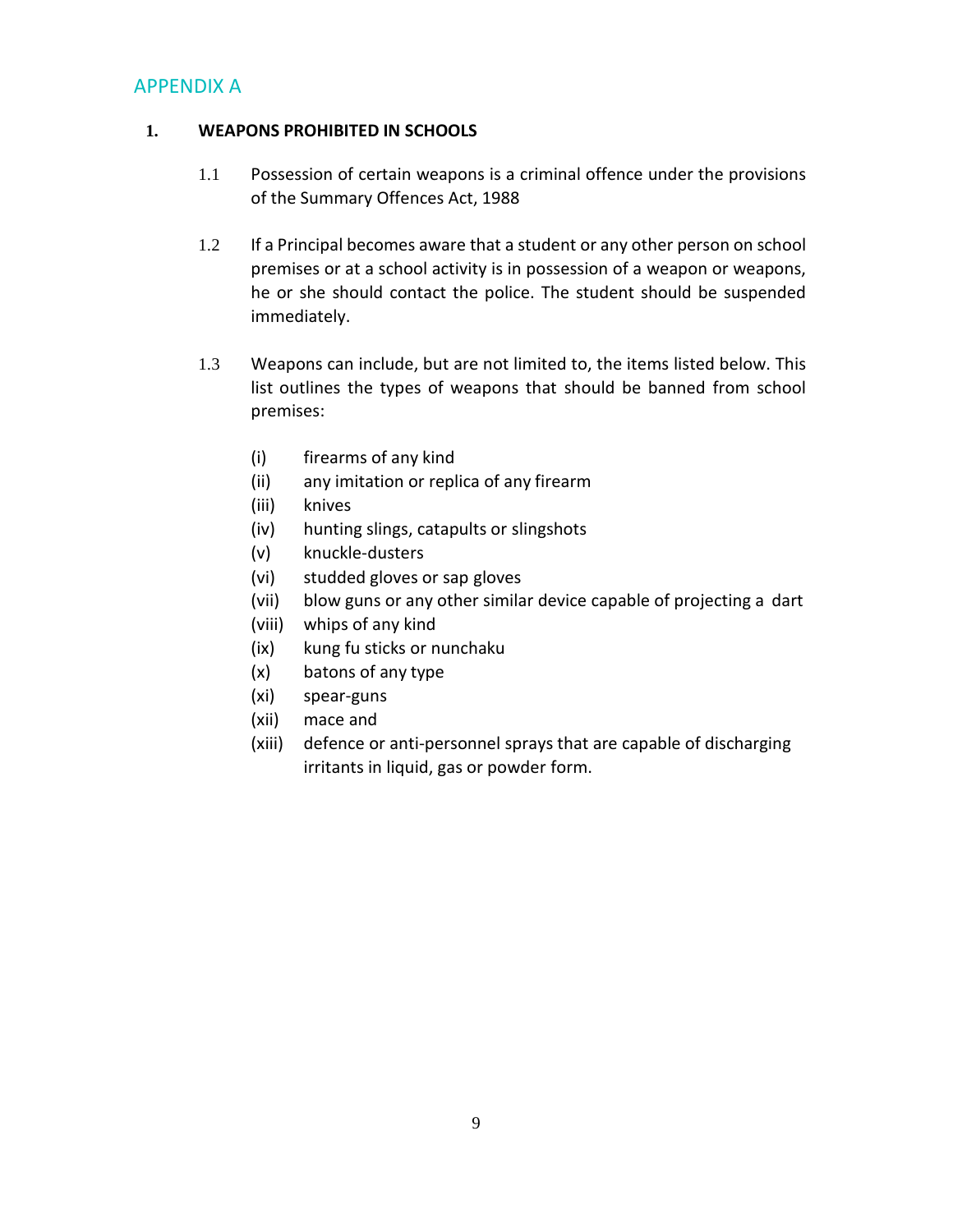# <span id="page-10-0"></span>APPENDIX B

## **UNAUTHORISED ENTRY ONTO SCHOOL PREMISES AND PERSONS BEHAVING OFFENSIVELY IN OR NEAR SCHOOL PREMISES**

<span id="page-10-1"></span>The Inclosed Lands Protection Act, 1901 and the Summary Offences Act, 1988 outline a number of offences relating to behaviour in or near school sites. Details of these offences are provided below. If persons (including school students) enter school premises without lawful authority or behave offensively in or near schools, the following procedures should be observed.

### **1. Unauthorised Entry**

If an intruder is found on school premises, the Principal or person in charge of the area should ask the person about his/her right to be on the premises. If the person does not have permission or does not give a reasonable explanation for being there, he or she should be requested to leave. If the person refuses to leave, police should be called. A record of any conversations held with the intruder should be immediately noted. Apprehension of the intruder prior to the arrival of police should not be attempted except in extreme circumstances.

As well as intruders, Principals may from time to time be required to prohibit the entry onto school premises of other persons who may ordinarily be considered to have a legitimate reason for being at the school. This situation may involve a parent or parents who may have limited rights in respect of their children as a result of a court order, or be in dispute with the Principal or other staff at the school. Prior to taking any action to deny entry onto school premises, written confirmation of the proposed course of action should be given to the person concerned.

<span id="page-10-2"></span>It is stressed that action to restrict parents or other persons who would ordinarily have a legitimate expectation that they be allowed entry to school premises should be taken only as a last resort and only after all other attempts to resolve any dispute have failed.

### **2. Offensive Behaviour In Or Near A School**

If Principals become aware that any person is behaving in an offensive manner in or near the school or is seemingly in breach of some other provision of the Summary Offences Act in or near a school, the police should be called immediately. Staff and students should be encouraged to report any such incidents to the Principal so that appropriate action can be taken. Under no circumstances should any attempt be made to apprehend any person reported to the police.